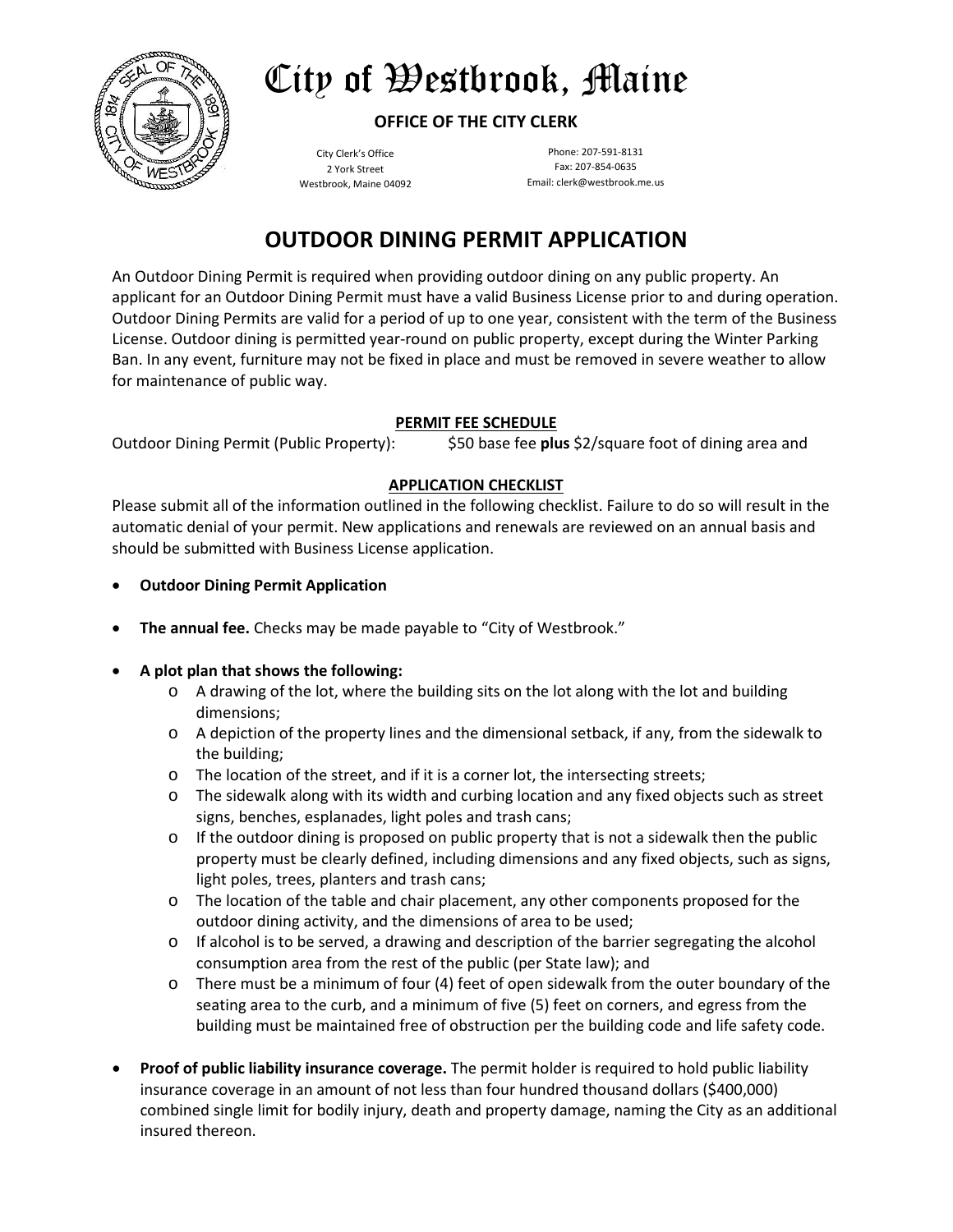## **OUTDOOR DINING PERMIT APPLICATION**

| 1              | <b>Business Name:</b><br><b>Physical Address:</b><br><b>Primary Contact Name:</b><br>Primary Contact Phone:<br>Primary Contact Email:                                                                                                                                                                                                                                                                                                                                                                                                                                                                                                                                                                                                                                                                                                                                                                                                                                    |                                                                                                     |                          |
|----------------|--------------------------------------------------------------------------------------------------------------------------------------------------------------------------------------------------------------------------------------------------------------------------------------------------------------------------------------------------------------------------------------------------------------------------------------------------------------------------------------------------------------------------------------------------------------------------------------------------------------------------------------------------------------------------------------------------------------------------------------------------------------------------------------------------------------------------------------------------------------------------------------------------------------------------------------------------------------------------|-----------------------------------------------------------------------------------------------------|--------------------------|
| $\overline{2}$ | What type of application is this?<br>If Renewal, describe any changes<br>from the previous permit application<br>(if any):                                                                                                                                                                                                                                                                                                                                                                                                                                                                                                                                                                                                                                                                                                                                                                                                                                               | $\square$ New Application for Outdoor Dining<br>$\square$ Renewal Application for Outdoor Dining    |                          |
| 3              | $\square$ Yes<br>Do you intend to serve alcohol in the<br>outdoor area?<br>$\square$ No<br>If Yes, select one of the following<br>$\Box$ My existing liquor license <b>does</b> extend to the outdoor dining<br>options:<br>area<br>$\Box$ My existing liquor license <b>does not</b> extend to the outdoor<br>dining area (see below)<br>If your existing liquor license does not extend to the outdoor dining area, you must request an extension of<br>your existing license privileges to include this space. A letter requesting an extension of your existing liquor<br>license privileges to include the outdoor dining area must be submitted to the City Clerk's Office. The request<br>will be submitted to City Council for approval. Upon receipt of approval from City Council, the request must<br>be forwarded to the State Bureau of Alcoholic Beverages Division of Liquor Licensing & Enforcement at 8 State<br>House Station, Augusta, ME 04333-0008. |                                                                                                     |                          |
| 4              | Calculate the annual fee:                                                                                                                                                                                                                                                                                                                                                                                                                                                                                                                                                                                                                                                                                                                                                                                                                                                                                                                                                | Total Square Feet (SF), for reference:<br>\$2/SF per SF:<br>\$50 base fee:<br><b>TOTAL FEE OWED</b> | \$<br>$+$ \$50<br>$=$ \$ |